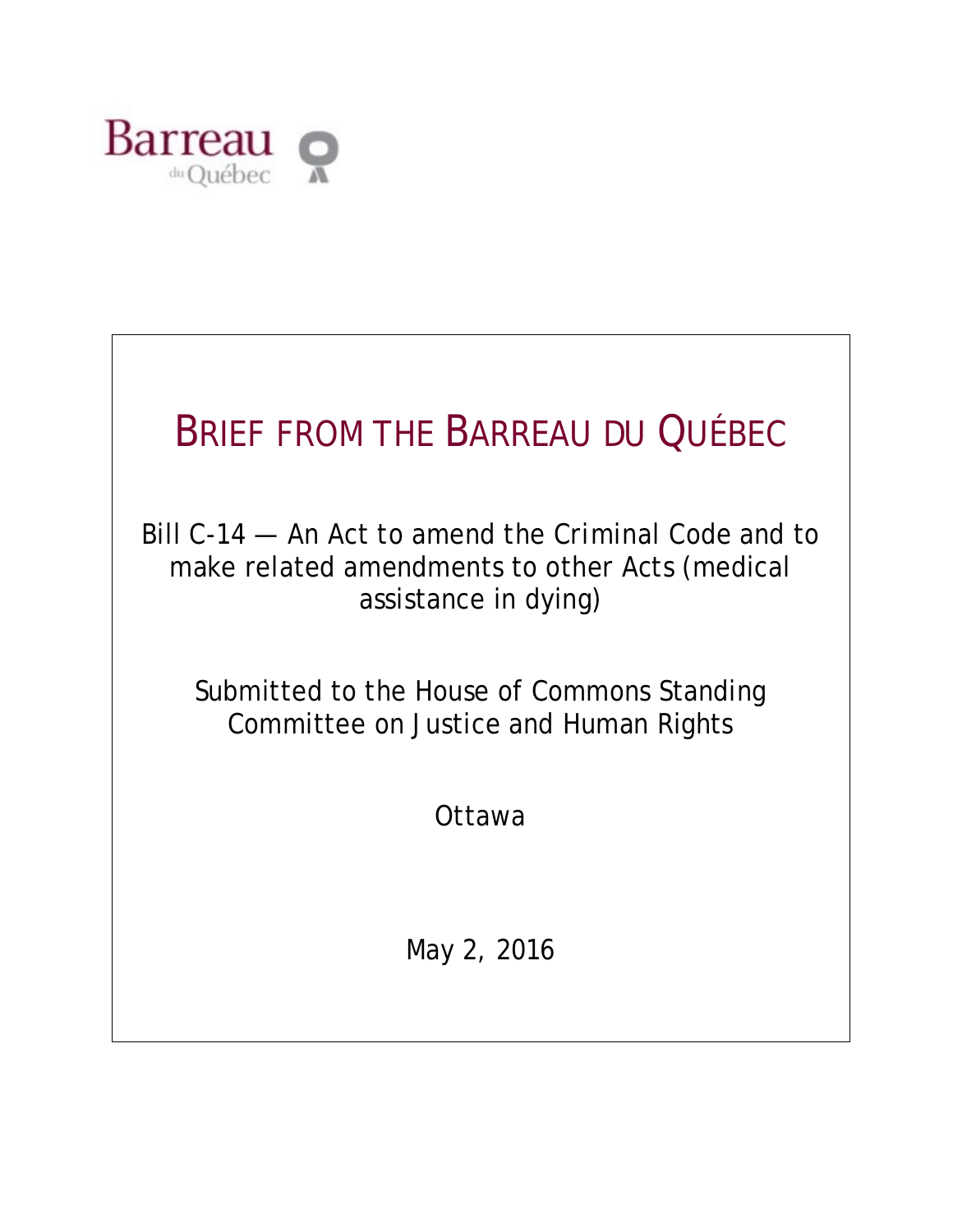

To protect the public, the Barreau du Québec oversees professional legal practice, supports member practitioners, fosters a sense of belonging within the membership and promotes the rule of law.

The Barreau du Québec would like to thank the members of two of its advisory committees. The members of the Committee on Criminal Law:

Giuseppe Battista, Ad. E., Chair Claude Beaulieu Line Boivin Isabelle Doray Jean-Claude Dubé Julie-Maude Greffe, Bâtonnière Lucie Joncas Pascal Levesque Flavia Karine Longo Patrick Michel Francis Paradis Maxime Roy Martel Normand Sauvageau

The members of the Committee on Human Rights:

Flora Pearl Eliadis, Chair Alexandre-Philippe Avard Pierre Bosset Fannie Lafontaine Lucie Lamarche, Ad. E. Véronique Lamontagne Jocelin Lecomte Shahad Salman Sharon Sandiford Marie-Josée Villeneuve Béatrice Vizkelety

We would also like to thank Jean-Pierre Ménard, Ad. E., for his invaluable contribution to this brief.

Support for these committees is provided by the Barreau's Research and Legislation Unit:

Marc Sauvé, Director Nicolas Le Grand Alary, Secretary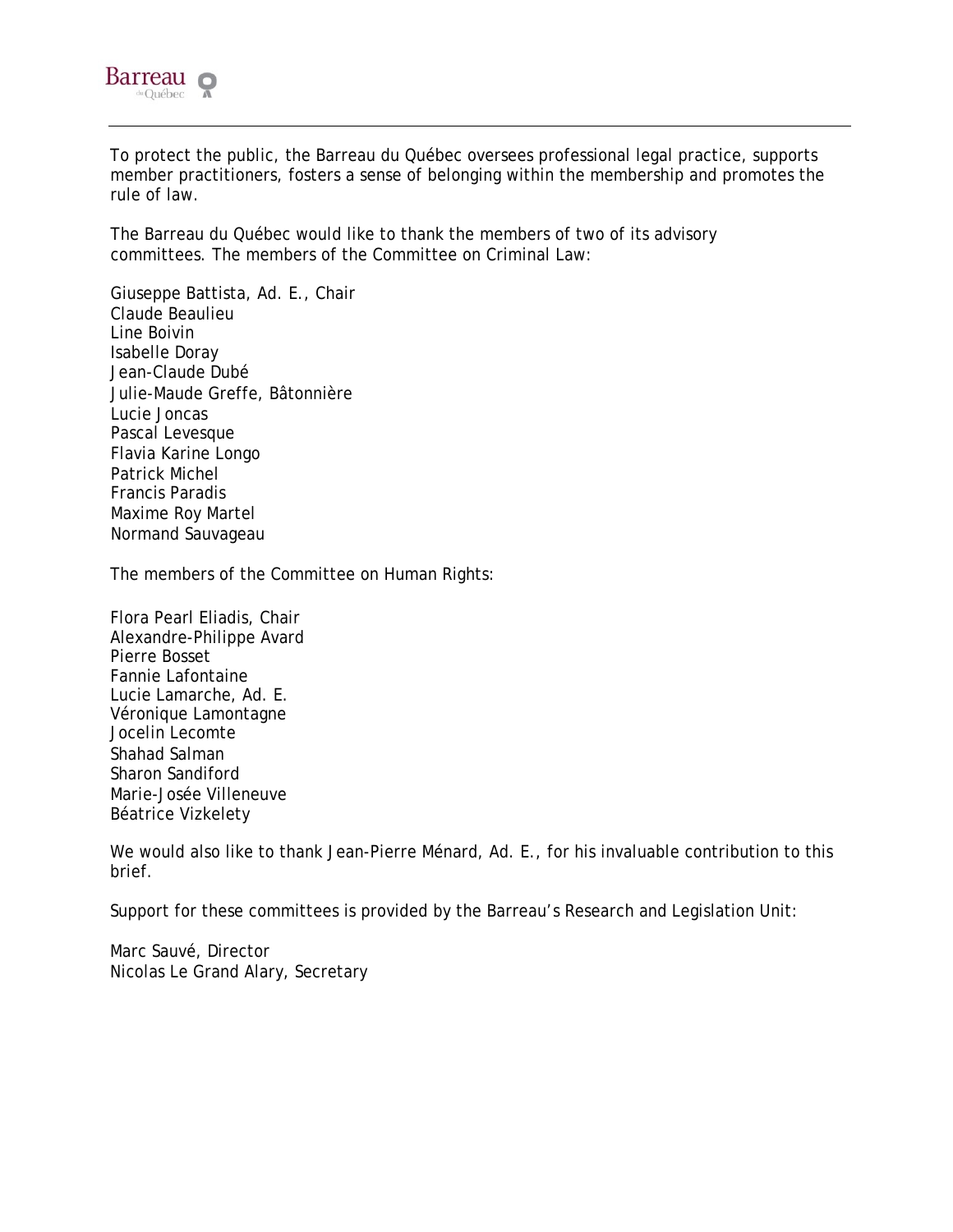

## **Introduction**

We have reviewed Bill C-14, An Act to amend the *Criminal Code* and to make related amendments to other Acts (medical assistance in dying), and wish to submit the following comments.

Given the short timeframe due to fast tracking of the bill and the format constraints imposed by the Standing Committee on Justice and Human Rights, we will focus only on recommending amendments to certain specific clauses of the bill.

Our comments must be viewed in light of validly enacted provincial legislation, *An Act*  Respecting End-of-Life Care,<sup>[1](#page-2-0)</sup> which came into force on December 10, 2015, and already regulates medical assistance in dying in Quebec. Our comments are therefore made in a context where there is co-existing provincial and federal legislation on medical assistance in dying, a unique situation in Canada.

## **New section 241 of the** *Criminal Code*

Subsections (2) to (5) provide exemptions for medical practitioners, nurse practitioners, persons aiding these practitioners, pharmacists and persons aiding the patient from the offence of aiding a person to die by suicide.

We are concerned with the scope of the offence of "counselling a person to die by suicide." We believe that the bill should explicitly specify that a medical practitioner explaining all the care options available to a patient, including medical assistance in dying, does not constitute the offence of counselling a person to die by suicide.

It is desirable that medical practitioners have a frank relationship with their patients and that they be able to discuss all the care options available. Medical practitioners must have the assurance that they are not vulnerable to or at risk of criminal charges when they have a discussion with their patients. They will be able to adequately inform their patients only if the bill clearly sets out that this does not constitute a criminal offence.

## **New paragraph 241.1(b) of the** *Criminal Code*

The bill provides that the definition of medical assistance in dying includes the situation of a medical practitioner prescribing or providing a substance that will cause the death of a person. That person must then self-administer this substance.

We note that this approach is difficult to square with the strict obligations placed on health professionals with regard to medical assistance in dying. What kind of control can there be over this substance? What happens if the patient does not take it or if it falls into the hands of someone else? Since the bill goes very far in terms of medical assistance in dying and the obligations placed on health professionals, it would be better if there were a link between this

<span id="page-2-0"></span> $1$  RSQ c S-32.0001 ("the Quebec legislation").

BRIEF FROM THE BARREAU DU QUÉBEC | Bill C-14, An Act to amend the Criminal Code and to make related amendments to other Acts (medical assistance in dying) | 2016-05-02 3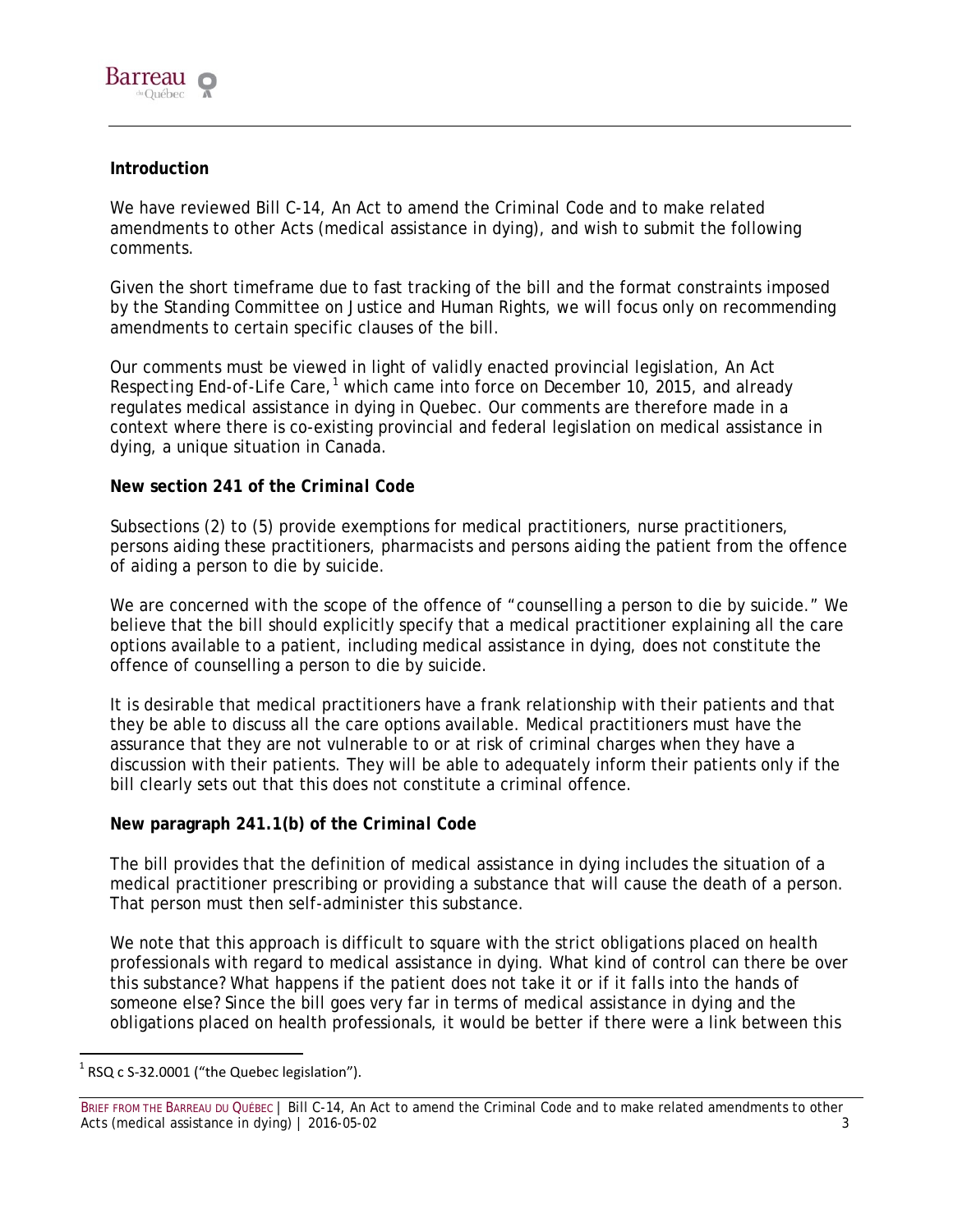

type of medical assistance in dying and the other sections of the bill pertaining to situations where health professionals are present and active. Beyond providing medication to the patient, it may be difficult, if not impossible, for medical practitioners to monitor and report on subsequent events, as required by law.

For example, in cases where the patient wishes to administer the medication at home, without the medical practitioner present, it would be impossible for the practitioner to certify that the patient did in fact die with medical assistance or otherwise. It is also possible that the patient decides to not administer the medication or even dies of another cause.

The Quebec legislation does not regulate this type of medical assistance in dying (assisted suicide). It would be worth considering rules to regulate this further, such as by requiring persons assisting the patient self-administering the medication to report it either to the medical practitioner who prescribed the medication or to a government authority.

Medical assistance in dying provided by a medical practitioner under such conditions could also put the medical practitioner in violation of their ethical requirements, including the obligation to attend to and not abandon the patient.

## **New subsections 241.2(2)(b) and (d) of the** *Criminal Code*

To obtain medical assistance in dying, it must be demonstrated that the person is in an advanced state of irreversible decline in capability and that the person's natural death has become reasonably foreseeable, taking into account all of their medical circumstances, without a prognosis necessarily having been made as to the specific length of time that they have remaining.

These criteria are not in *Carter v*. *Canada (Attorney General)*. [2](#page-3-0) The Supreme Court of Canada makes no mention of an advanced state of irreversible decline in capability or death being reasonably foreseeable. We wish to bring this point to Parliament's attention, since this opens up the possibility of challenges if the federal legislation does not provide for at least the scenarios presented in *Carter*: that medical assistance in dying must be available to "a competent adult … where (1) the person affected clearly consents to the termination of life; and (2) the person has a grievous and irremediable medical condition (including an illness, disease or disability) that causes enduring suffering that is intolerable to the individual in the circumstances of his or her condition."[3](#page-3-1)

We hasten to point out that it is undesirable that persons who meet all the criteria set out in *Carter* be refused medical assistance in dying because of the restrictive criteria in the bill. These are individuals with intolerable suffering who will have to challenge the law in court. The restrictive conditions in the bill will result in patients having to cease eating in order to qualify for medical assistance in dying, as several cases in Quebec have shown. This is certainly not the interpretation to be given to the Supreme Court of Canada's decision regarding the scope of section 7 of the *Canadian Charter of Rights and Freedoms*. [4](#page-3-2)

<span id="page-3-1"></span><span id="page-3-0"></span>

 $^2$  2015 SCC 5.<br> $^3$  Idem., para. 4.

<span id="page-3-2"></span><sup>4</sup> Part I of the *Constitution Act, 1982*, being Schedule B to the *Canada Act* (U.K.), 1982, c. 11

BRIEF FROM THE BARREAU DU QUÉBEC | Bill C-14, An Act to amend the Criminal Code and to make related amendments to other Acts (medical assistance in dying) | 2016-05-02 4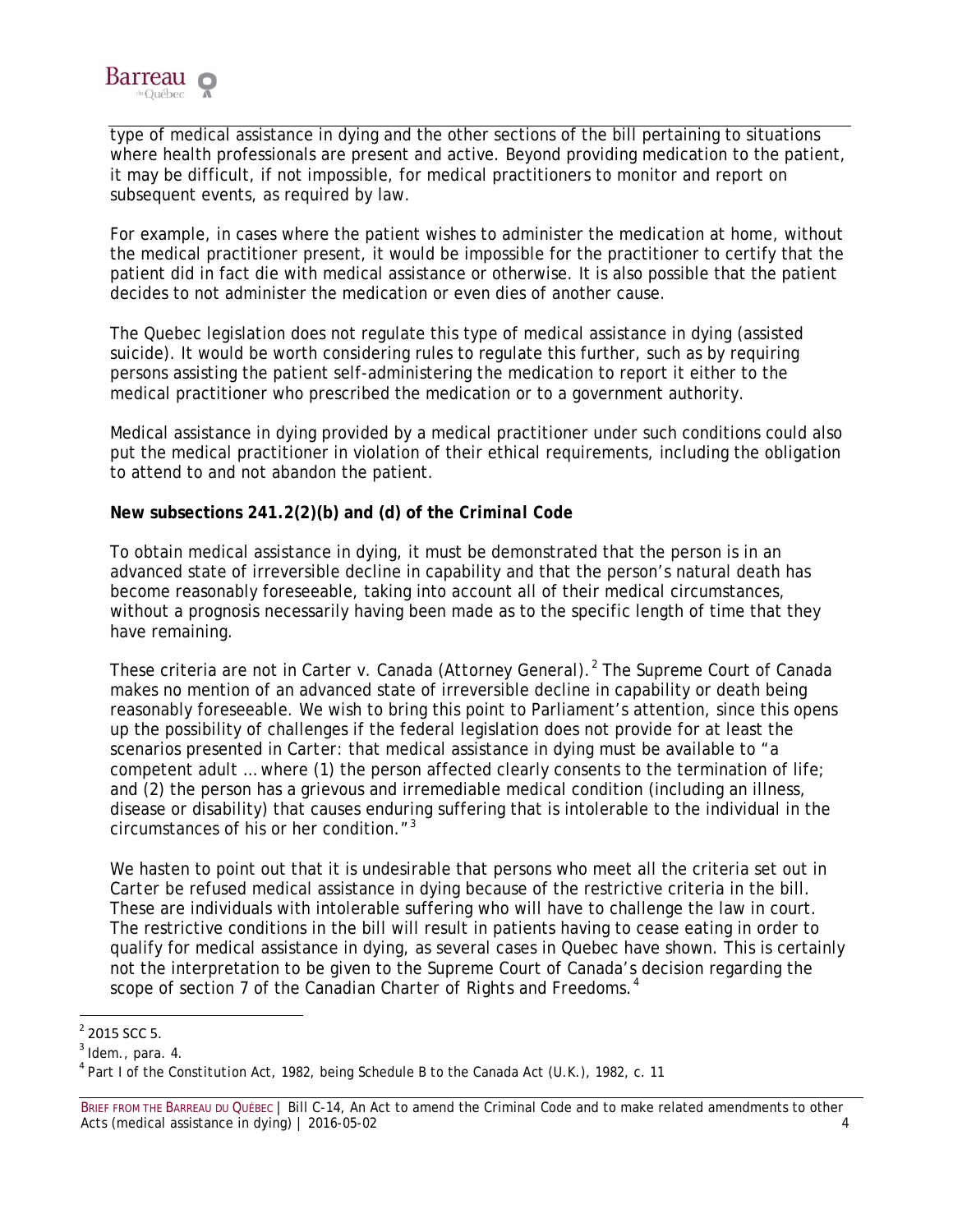

The criterion of reasonably foreseeable death poses difficulties in interpretation, even with the other criteria. These difficulties may affect patients' ability to exercise their right to medical assistance in dying, since a vague criterion may lead to interpretations and applications that vary from one medical practitioner to another, depending on whether the practitioner takes a broad or restrictive interpretation. This means that the legal standard needs to be as precise as possible.

We firmly believe that the bill should be amended to reflect the criteria in *Carter*, thereby avoiding court challenges that would have to be brought by individuals who should not have to bear such a burden. We therefore recommend that section 241.2(2)(d) be withdrawn.

## **New subsection 241.2(5) of the** *Criminal Code*

Generally, the safeguards in 241.2(3) appear adequate and are broadly consistent with those in the Quebec legislation. However, subsection (5), concerning the independence of the person who witnesses the patient sign the request for medical assistance in dying, appears to be unnecessarily stringent.

The witness simply attests that the patient signed the request. It is up to the medical practitioner to ensure that the patient is actually able to consent and that this consent is completely free of outside influence or pressure. The proposed rules in this case would be appropriate if they instead referred to an individual called upon to consent to an end-of-life decision for the patient. We recommend limiting the restrictions on witness eligibility to members of the medical team who will be administering medical assistance in dying.

## **New subsection 241.2(7) of the** *Criminal Code*

Subsection 241.2 (7) stipulates that medical assistance in dying must be provided in accordance with any applicable provincial laws, rules or standards. In *Carter*, the Supreme Court of Canada ruled that "… aspects of physician-assisted dying may be the subject of valid legislation by both levels of government, depending on the circumstances and focus of the legislation ...."<sup>[5](#page-4-0)</sup>

To prevent problems in application regarding the obligations placed on health professionals, we believe that where a province has validly enacted medical assistance in dying legislation, in compliance with *Carter*, the health professional following the procedural requirements of this legislation should be deemed to have met the requirements of the federal legislation in subsections (3) and the following subsections of section 241.2 and thereby obtain the exemption.

This would make the job of health professionals easier, as they would not be subject to two sets of potentially contradictory legislation. As well, under this approach, in provinces with no medical assistance in dying legislation, the federal legislation would fully apply, thereby protecting the rights of all Canadians.

<span id="page-4-0"></span> <sup>5</sup> *Carter v*. *Canada (Attorney General)*, supra, note 1, para. 53.

BRIEF FROM THE BARREAU DU QUÉBEC | Bill C-14, An Act to amend the Criminal Code and to make related amendments to other Acts (medical assistance in dying) | 2016-05-02 5